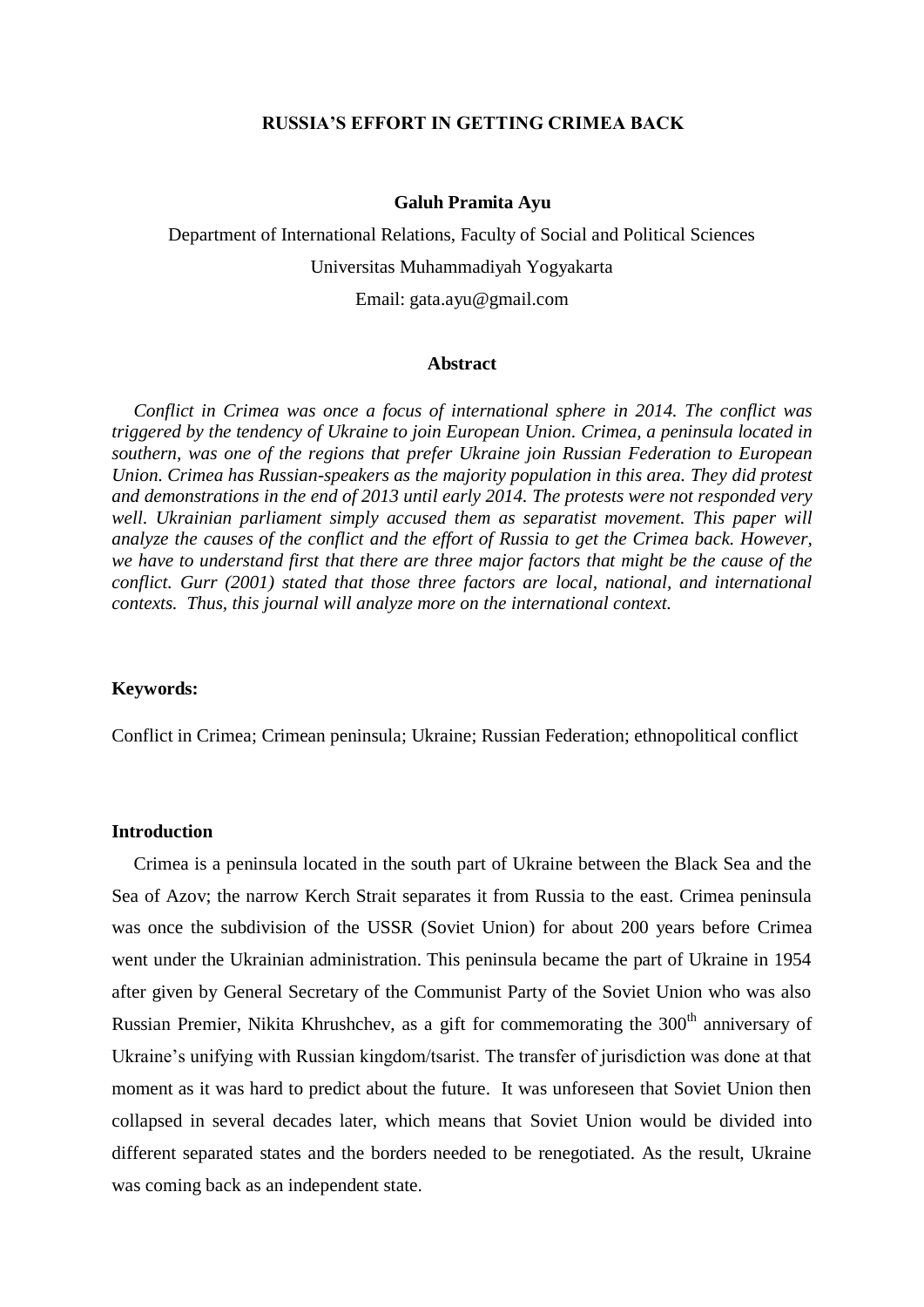In several months in early 2014, Crimea was considered as one of the part of Ukrainian section within the citizens who did not agree with Ukrainian joining the European Union. They preferred the reunification with the previous motherland, Russia, rather than joining the European Union. Over the commotion, Crimea finally did the referendum on March  $16<sup>th</sup>$ , 2014. The referendum allowed Crimean people to either join Russian Federation or desire restoration of 1992 Constitution and Crimea's status was still as the part of Ukraine. The legitimate final from the Autonomous Republic of Crimea was 96,77 % voted that Crimean wanted to join the Russian Federation. Mikhail Malyshev, the head of the Crimean Election Commission, stated that no "provocations" had been reported at polling stations. People have not gotten intimidated and they made their decision. Ukrainian parliament then was doing a prompt presidential election for Ukraine in May 2014 (*Liputan6*, 2014). A day after Crimea referendum, on March 17<sup>th</sup>, 2014 President Putin confirmed a declaration recognizing Crimea as part of Russia. For many Crimeans, this is their desire that has become fulfilled. After the voting, the voters said to each other that they were coming back home to Russia.

According to Gurr (2001), the factors which influence Crimea's separation in 2014 are local, national, and international contexts. Local and national contexts are important factors in this case. However, the third factor, international context, is the most influential factor that encouraged Crimea to take the further step and do the referendum. Without the interference of Russian Federation in Crimea's movement, Crimea might still stay under Ukrainian administration because its referendums were not recognized, just like how it was in around 90s years. In the other hand, it is inevitably to think that Russia has its own interests in Crimean peninsula. There are many reasons why Russia wanted to annex Crimean peninsula.

The journal will learn about the interests of Russian Federation. It is about why they wanted to annex Crimea, as well as how they did such efforts. The efforts even already started long time ago before the occasion in 2014.

In his theory of ethnopolitical conflict, Gurr (2001) states:

*"A great many international factors help shape the aspirations, opportunities, and strategies of ethnopolitical groups. They also affect state policies toward minorities. Moreover, the nature of international engagement is a major determinant of whether ethnopolitical conflicts are of short duration or long and whether they end in negotiated settlements or humanitarian disaster."*

It must be admitted that more or less, Russia's interference in Crimea gave the encouragement and guidance for the people. Moreover if Russian government itself gave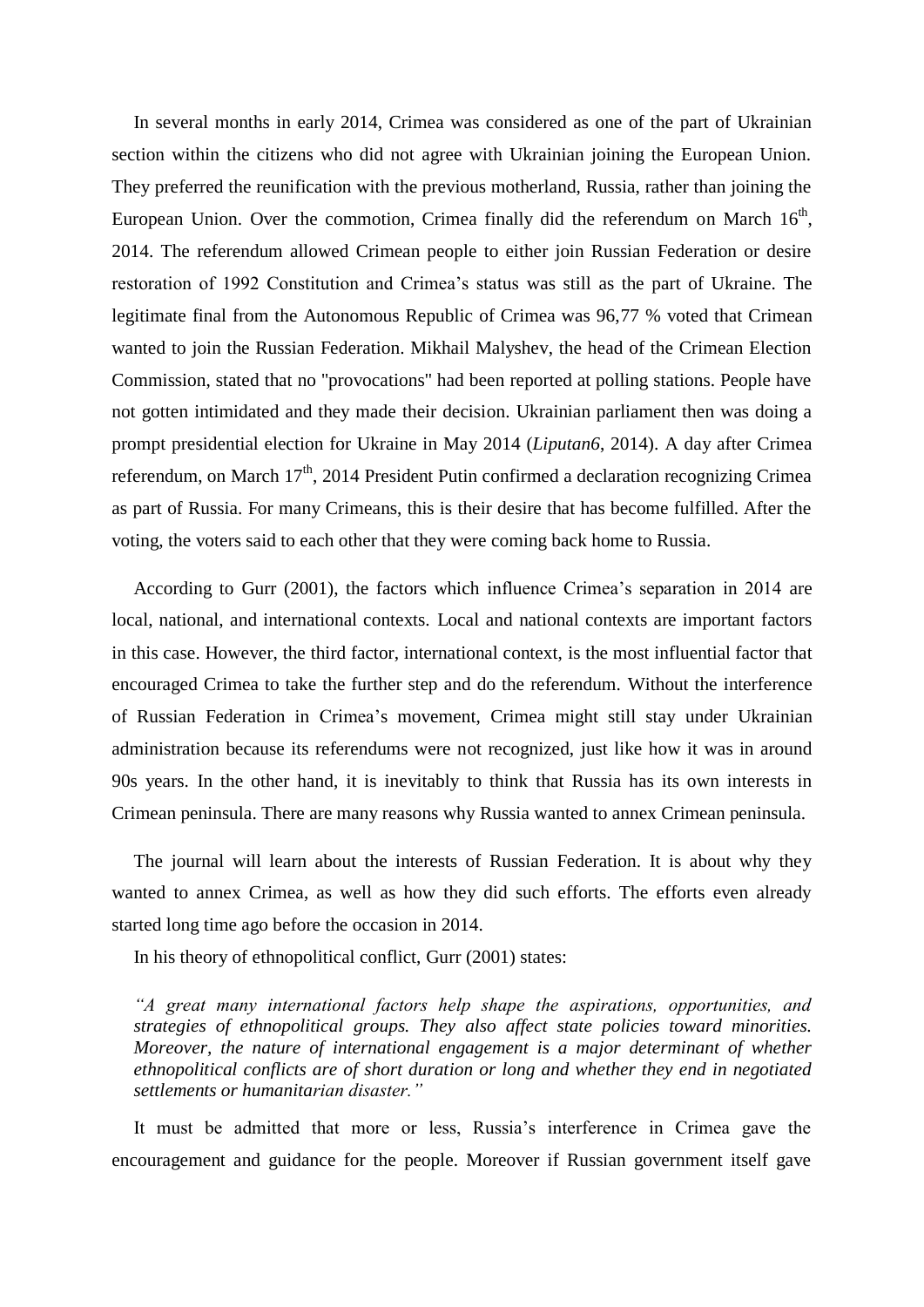direct support and funding such as in military armed forces and donations. According to Gurr (2001), intervention from other state may define how long the conflict will be, and how it will be ended, whether in bloodshed or in peaceful harmony.

### **Russia's Interests in Crimea**

It is already stated before that Russian interest was mostly in cultural terms. Russia focused on protecting Russian ethnic majority in Crimea. It conscripted so many troops in order to guard Russian-speaking citizens who have the same historical background and similar cultures. This action surely costed so many charges and energy. And since Russia's supports were so strong, it is not impossible for Russia to have other interests. Those other interests can be as follows:

### *Political Interest of Russian Federation to Gain More Power*

Russia may do anything to stay as the great power in every single field. It will gather powers and controls as many as possible, especially from its neighborhood and its ex-regions. The eagerness was getting stronger under Putin's command. He wanted to gather back the regions which were the parts of Soviet Union, especially when the trigger has sparked.

Russia wanted to take full control of Ukraine and the other post-Soviet regions. It wanted to use Crimea for destabilizing Ukraine and for taking influence in Ukraine's development, including forcing Kiev to adjust an entirely new model of governance. Russia wanted Ukraine to become a confederated republic (Konończuk, 2014). Before EuroMaidan has sparked, Ukraine has done good balancing so far in keeping good relations between Russia and Europe. Ukraine had good relationship with Europe, and good friendship with Russia. But then, as in this case, Russia took action because its ally, all at once was post-Soviet region, Ukraine, turned into supporting the West and having tendency to become the member of European Union. Russia was not in ready-to-war position before it happened. However, with Ukrainian government's current tendency, the situation then has changed.

As stated by a Kremlin-linked analyst, Sergei Markov, Putin put down some conditions to western leaders, such as the warranty that Ukraine's acting government involved a coalition of all political power, including Yanukovich's Party of Regions, the termination of all armed revolutionary factions, and to make Russian language as Ukraine's official state language. If those had happened, he said, Crimea would still be part of Ukraine. However, those conditions were viewed by the Western leaders as unwarranted interfering in the internal affairs of a sovereign state. Putin might become realistic as he thought that it was unfair to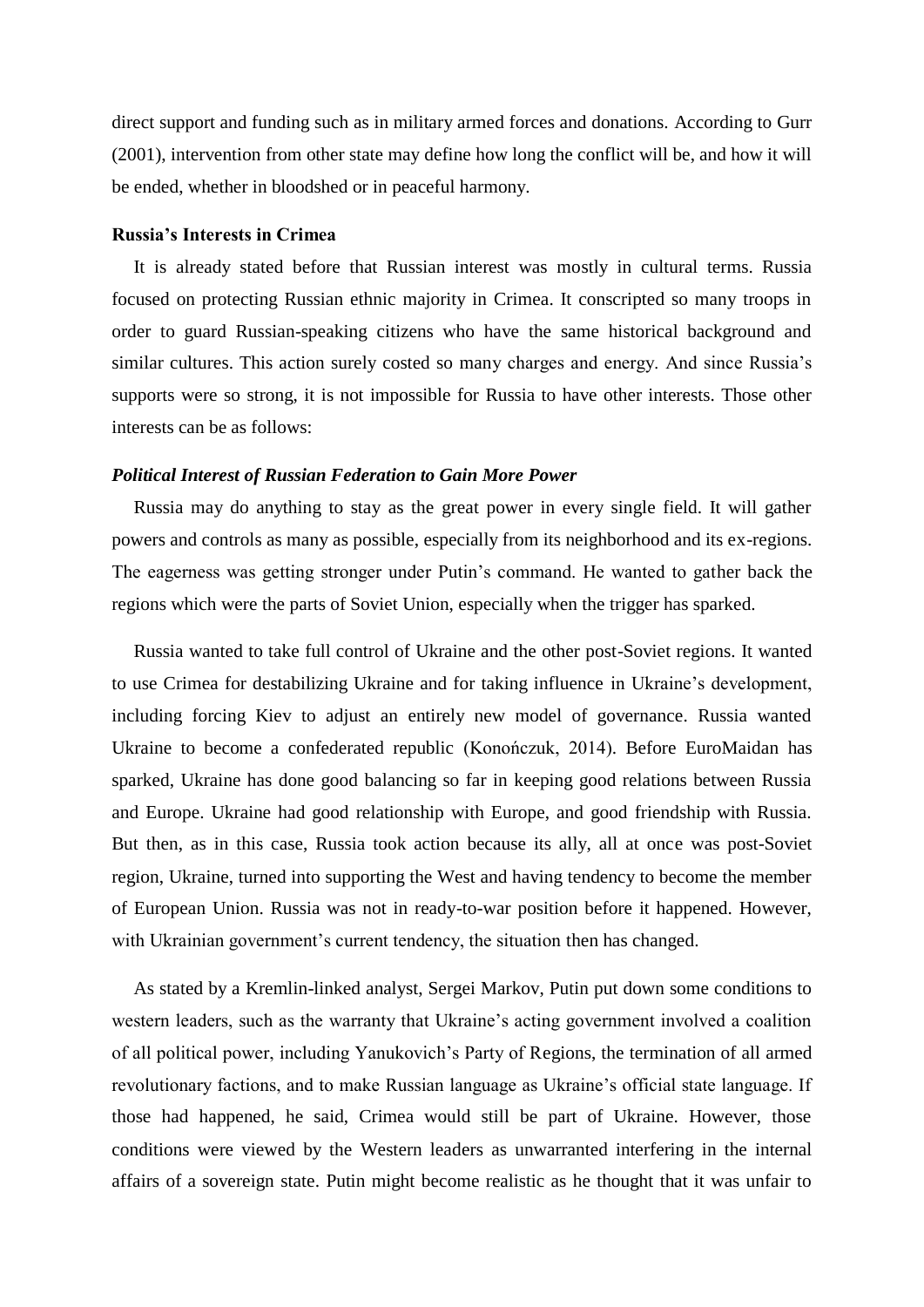accuse Russia of violating the norms of international law, while the west and its allies did the same things without any bad impression; it seemed like they came into their 'exclusivity and exceptionalism' in international system. In the other side, he also became a realist when he thought that no one would listen to Russia if he didn't strengthen his position. So, he strengthened it (Luhn, 2014).

As a former 'owner' of Crimean peninsula, Russia still had the feeling that Crimea is supposed to be the part of Russian Federation as it should have been. As stated by expresident of Ukraine Yushchenko, Putin marked his attitude very clear that his mission was to restore the Soviet Union. Yushchenko said straightly that Putin, as the president of Russia, had a mindset which was "The greatest tragedy of the last century was not the holocaust and the murder of millions. It was not World War I and the deaths of millions. It was not World War II, which also saw the deaths of millions. It was the collapse of the Soviet Union." By saying that, according to Yushchenko, Putin had the goal to make Russia become re-united, as big as it was before it collapsed. Putin would not stop only in Crimea; he would still annex the other ex-Soviet Union's regions. Crimea was a dramatic step in Putin's policy to build a new empire (Schofield, 2014).

# *Crimea Plays Significant Roles in Russia's Security*

Crimea, in fact, has long history with Russia. It was the part of Soviet Union even where many wars happened, when Ukraine was still under Soviet Union. Crimea brought back Russia's nostalgia at the time when the former Russia fought for defending its regions from the others. It was even assumed that Crimea was the important region for Russian pride. Meanwhile, the naval base at Sevastopol, at the southwestern part of Crimean peninsula, was the warm water naval base and its main means of extending strength through the Mediterranean. To make it simple, Crimea's naval base is one of the tools for Russia to be a global military power (Satell, 2014).

Crimea holds important part in terms of Russia's security. Russia put many military bases and vessels in Crimea. Russian naval was there until Khrushchev gave Crimea to Ukraine. In the middle of the Soviet Union's collapse, in 1997, Russia and Ukraine signed a determining treaty about the fate of the military located in Crimea. Russia even acquiesced paying 526,5 million dollars to Ukraine's government just for getting 81,7 % of the fleet's ships.

On Crimea's territory, in accordance with the treaty, the Russian navy was allowed up to 25.000 troops, 24 artillery systems with a caliber smaller than 100 mm, 132 armored vehicles,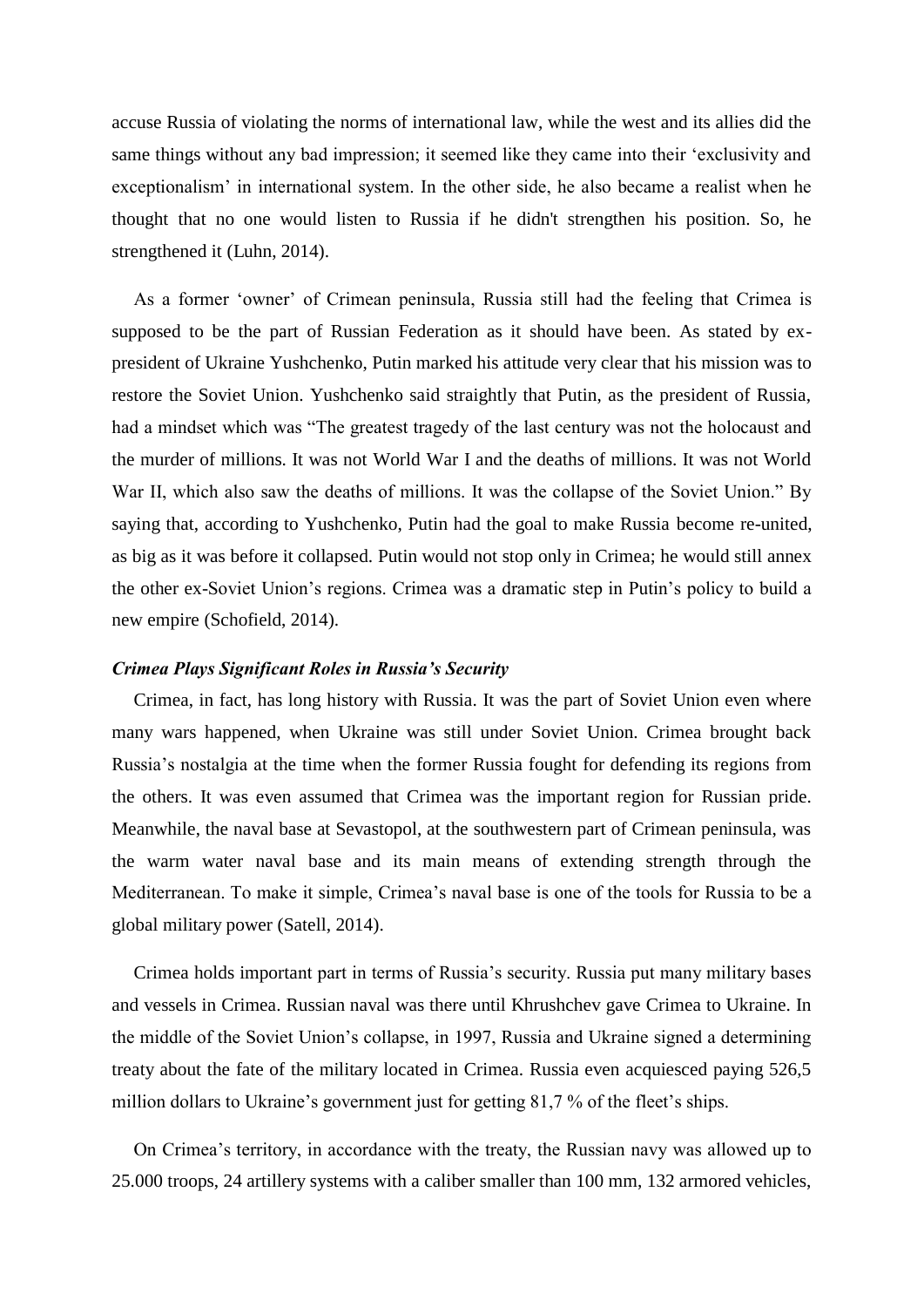and 22 military planes (Drachev, 2014). In Sevastopol, the southern Crimea, Russia has one overwhelming strategic asset, which is the Black Sea naval base. Russia put coastal forces consisting of Separate Anti-Aircraft Missile Regiment and the Marine Brigade, and stationed five naval units in the port city. Putin's main aim in Crimea might be to maintain that base at all costs (Friedman, 2014). In addition, Russia also had two airbases located in Crimean peninsula; they are in Kacha and Gvardeysky.

# *Crimea Increases Russia's Economy*

After the Soviet Union collapsed, Crimea then went under Ukrainian administration. Meanwhile, Russian military forces were still stationed in this peninsula. The Partition Treaty was signed in 1997 between Russia and Ukraine to decide the fate of these bases and vessels. The treaty made Russia pay so many fees in order to maintain Crimea and Sevastopol within its naval bases. Russia needed to pay 526,5 million dollars to keep its military bases and vessels. Russia must also wipe off Ukraine's debt annually in amount 97,75 million for compensating the Black Sea Fleet's environmental impact and for using Ukrainian waters and radio frequencies (Drachev, 2014).

Meanwhile, Crimea also has other splendours. Crimea has the prize in its region, which is rich of oil and gas. Bloomberg, a popular American mass media, estimated that extraction from these fields could have the substantial potential, up to 7 million tons yearly of production capacity. In addition, the pillar of Crimea's economy was its lively tourist industry, which attracts 6 million tourists per year during the summer season (Drachev, 2014). In addition, Crimea also has good factories for heavy industries.

There are so many profits Russia may get from annexing Crimea. First, Russia will not need to pay any million dollars to Ukraine anymore for keeping its naval bases. Before Crimea's referendum, Russia had been paying million dollars to compensate Russia's naval base in Sevastopol. However, after the occupation, it is not necessary for Russia to spend any cent anymore. Second, Crimea is rich with the oil and gas. It may increase Russia's economy significantly. It is such a good prize for Russian economic development. Third, Crimea is also well-known with its tourism. Crimea has wonderful sceneries in which many tourists are coming to enjoy it. It will also increase Russia's GDP and the growth of the economy. With the growth of economy, Russia can also raise its power. By looking at those advantages, it is clearer to see why Russia holds such persistence to defend Crimea and make it become the part of Russia.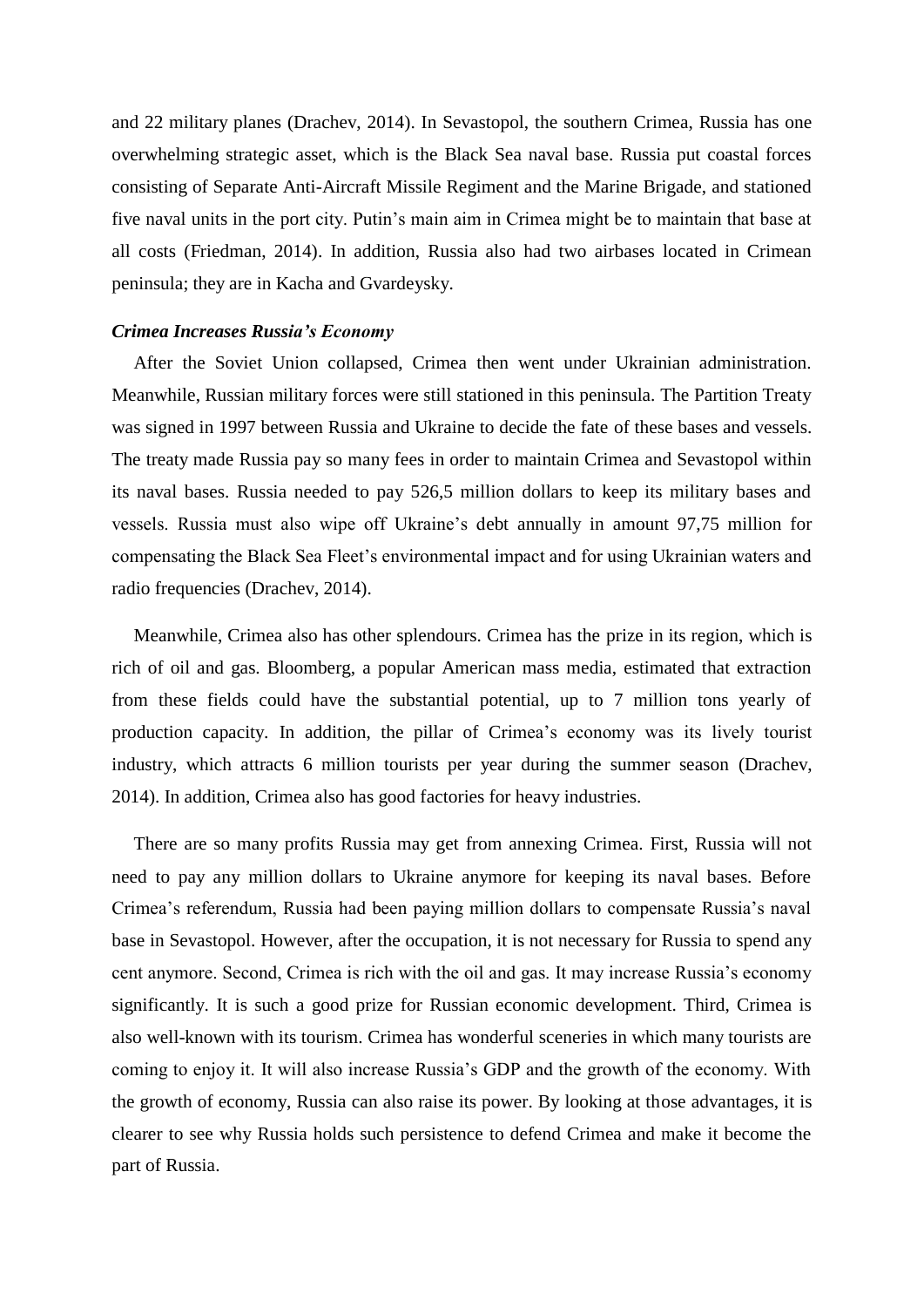### **Russia Supported Crimea in 90s to Join Russia**

As stated before, the approval of Crimea's transfer to Ukraine was an uncertainty. It was decided one-sided by Khrushchev only, without the permission from Russian parliament, whereas the decision without Russian parliament was considered as illegal. Then, in 1992, Crimean transfer was condemned by Russian Foreign Ministry and parliament. This resolution was supported by some Russian nationalists and communists in Crimea. (Chronology for Crimean Russians in Ukraine, 2010).

Russian officials, who were annoyed by Ukrainian independence and its consequences, interpreted the dispute between Kiev and Simferopol as a promising signal. In January 1992, the chairman of the Russian parliament's Committee on Foreign Affairs, Vladimir Lukin, proposed that the purpose of pressuring Ukraine to give up was its claim to the Black Sea Fleet. Russia should ask about Ukrainian control over Crimea. Through the investigation of Crimea's transfer from Russia to Ukraine in 1954, the Russian Parliament then passed a resolution in May 1992 announcing that the transfer was illegal. A year later, in February 1993, the Russian Vice-President at that time, Rutskoi, said that International Court of Justice should resolve whether Crimea belonged to Ukraine or Russia. Rutskoi's statement was supported by Leonid Smulyakov, Russia's ambassador to Ukraine. He said that the press conference held in early 1993 gave results that about 20.000 requests for Russian citizenship were from Crimeans. He also stated that if Crimea shall vote for becoming independent, the Russian government would support the move (Zaborsky, 1995).

In the end of November 1994, Russia started to unilaterally organize dual citizenship for citizens in many post-Soviet regions, or also known as Commonwealth of Independent State member countries. There was a wide concern that it may provide Russia with greater influence in Crimea, as Crimea allowed the use of dual citizenship since July 1994 (Chronology for Crimean Russians in Ukraine, 2010).

In the middle of April 1995, Ukrainian people and Crimean Tatars tried to rise up Ukrainian flag in Simferopol, near the city council. But then a huge group of Russian blocked their way. There was no report about blatant violence. Russian president at that time, Yeltsin, declared that he would not sign a partnership agreement with Ukraine until Ukraine resolve its dispute with Russian people in Crimean region. His statement was followed with the warning from Russian Foreign Minister, Kazyrev. He said that Russia was prepared to use force to protect the rights of Russian ethnics who lived in the former Soviet Republic.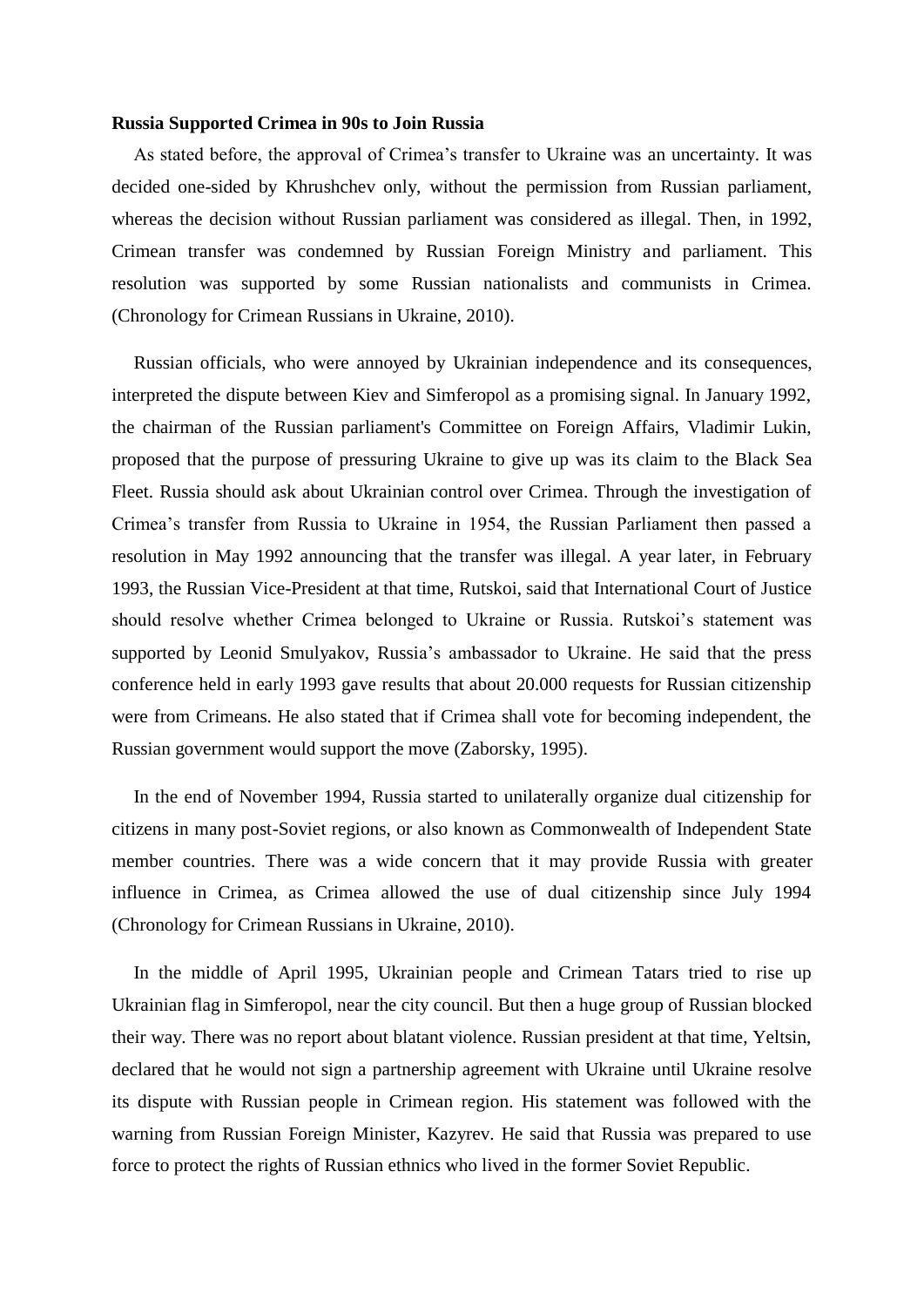Thousands people gathered in Simferopol, shouting slogans defending Crimea's right to independence. It was in May 1995, so it was marked as May Day. They condemned Ukraine's effort to foil Crimean separatism. The same protest also occurred in March 1997 when thousands of Crimean protestors stormed the parliament building in Simferopol during a demonstration calling on Ukraine's authorities to cut off relations with NATO and for the return of the peninsula to Russia (Chronology for Crimean Russians in Ukraine, 2010).

In August 1998, Moscow's mayor, Yuri Luzhkov, constructed housing for Russian military in Crimea and opened a Russian school with the fund of Russian Federation. The school was meant for the children of the servicemen of the Russian Black Sea fleet. He declared that it would toughen the belief that "Sevastopol will return to the lap of Russia" (Luzhkov Blasts Ukraine, 1998).

There were still many exertions done by Russia to make Crimea become closer. Such attitudes were done because Russia thought that Crimea was still part of Russia and would be part of Russia again; and Russia wanted Crimea to think the same thing. The efforts were paid off successfully in 2014, when Crimea finally held referendum to separate from Ukraine and join Russian Federation.

#### **Russian Federation Permitted and Supported to Crimea in 2014**

Announcement of the plan of referendum from Crimean parliament was proposed when the European Union's stake holders, United States', and Russian Federation's held a meeting in Brussels, Belgium. Crimea's leader stated that Crimea would hold the referendum if Russia supports it and permits Crimea to join Russian Federation. Meanwhile, the meeting itself was to discuss the response that would be taken relating Russian troops in Ukrainian territory.

The additional troops were sent to Ukraine because Russia's parliament approved Putin's request to intervene militarily in Ukraine, after he read the situation. Few days afterwards, the troops were finally sent to occupy two Russia's air bases in Crimea, Kacha and Gvardeysky, protecting the ethnic Russian minority in Crimea. For several days, military troops already occupied Crimean peninsula. Meanwhile, Ukraine's parliament in Kiev emphasized that Crimea's intention in joining Russian Federation was unconstitutional, breaking Kiev's rules. In agreement with Crimea's Supreme Council chairman, the government in Kiev was doing everything not to come into dialogue with Crimea, ignoring the concerns of its population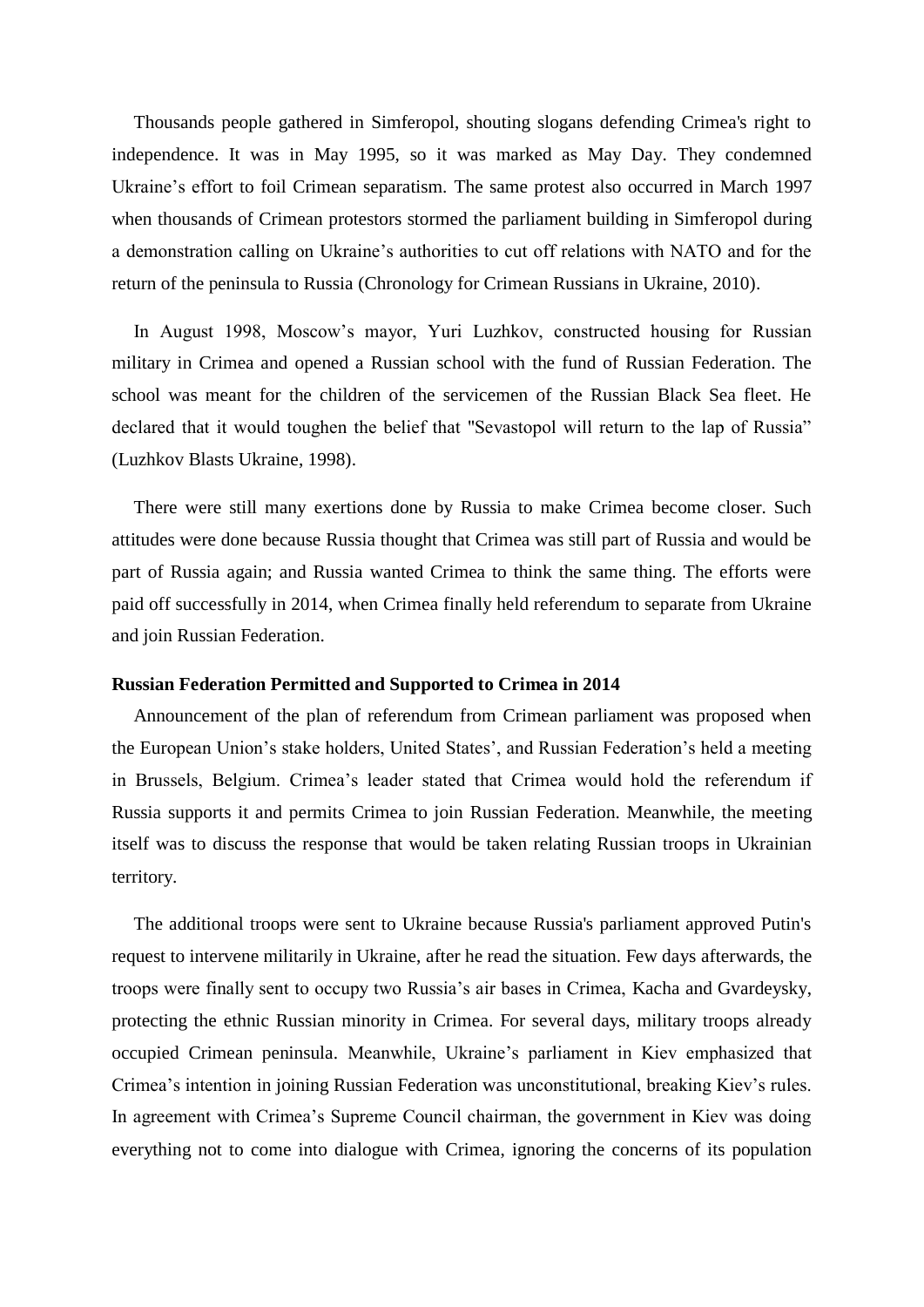and simply accusing it of separatism (Ukraine's revolution and Russia's occupation of Crimea: how we got here, 2014).

On March, 16<sup>th</sup>, 2014, the referendum was finally held, and two days later the tractate was signed by President Putin, Crimean Prime Minister Sergei Aksyonov, Crimea's Head Parliament Vladimir Konstantinov, and Sevastopol Vice-Major Alexei Chalily. It was done in Russia on  $18<sup>th</sup>$  March 2104. Some of tractate's contents are "for the sake of the people Crimea will always be the part of Russia; Crimean and Sevastopol people have their rights to use their own languages, so that they might have 3 official languages which are Ukrainian, Russian, and Tatar. Currency in Crimea will use ruble, instead of hryvna, its previous currency." Ukraine asked for support to European Union and United States since the beginning of the Crimea's crisis. This referendum decision was condemned by United States and its allies. Using many justifications and reasons, United States, European Union and also several other states were ready to give sanctions in many terms for Russia. Though so, President Putin was not affected. He was ready and prepared to face all this risks *(Crimea Resmi Bergabung ke Rusia, AS Siapkan Sanksi*, 2014). Even before the referendum was held, United States sponsored a resolution that would have mentioned the reaffirmation of Ukraine's sovereignty, independence, unity and territorial integrity and declared that referendum in Crimea this time could not have the validity. However, the resolution in March 2014 that would have marked the referendum illegitimate for Crimea peninsula was vetoed by Russia, which means that United States' resolution could not be adopted (Forbes, 2014).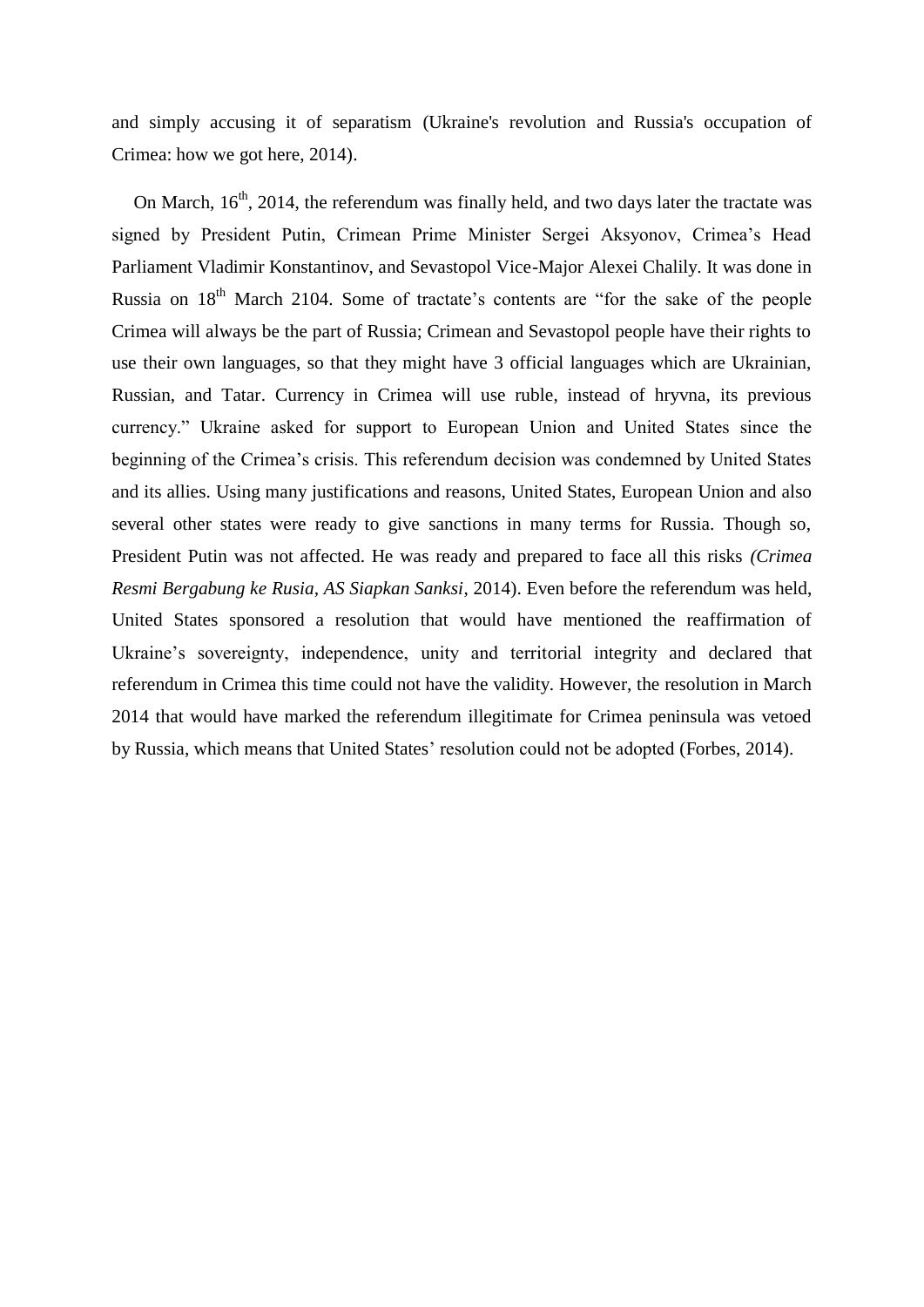# **References**

- *Crimea and the Black Sea Fleet in Russian- Ukrainian Relations*. (1995, September). Retrieved from Belfer Center for Science and International Affair: http://belfercenter.hks.harvard.edu/publication/2934/crimea and the black sea fleet in russ ian\_ukrainian\_relations.html
- *Crimea and the Black Sea Fleet in Russian- Ukrainian Relations*. (1995, September). Retrieved from Belfer Center for Science and International Affairs, John F. Kennedy School of Government, Harvard University: http://belfercenter.hks.harvard.edu/publication/2934/crimea\_and\_the\_black\_sea\_fleet\_in\_russ ian\_ukrainian\_relations.html
- *Luzhkov Blasts Ukraine*. (1998, August). Retrieved from The Moscow Times: www.themoscowtimes.com/sitemap/free/1998/8/article/luzhkov-blasts-ukraine/285910.html
- *About Number and Composition Population of Autonomous Republic Of Crimea by data All-Ukrainian population census*. (2003). Retrieved from State Statistics Committee of Ukraine: http://2001.ukrcensus.gov.ua/eng/results/general/nationality/Crimea/
- *About number and composition population of Autonomous Republic of Crimea by All-Ukrainian population census' 2001 data*. (2004). Retrieved from All-Ukrainian population census' 2001 data: http://2001.ukrcensus.gov.ua/eng/results/general/language/Crimea/
- *Razumkov Centre Polling*. (2008, February 27). Retrieved from Razumkov Centre: http://www.razumkov.org.ua/eng/files/category\_journal/NSD104\_eng\_2.pdf
- *Chronology for Crimean Russians in Ukraine*. (2010, July 16). Retrieved from Minorities at Risk: http://www.cidcm.umd.edu/mar/chronology.asp?groupId=36905
- *Culturedarm*. (2013). Retrieved from The Crimean Referendums of 1991 and 1994: http://culturedarm.com/the-crimean-referendums-of-1991-and-1994/
- *Ukraine Economic Update*. (2013, April 2). Retrieved from The World Bank: http://www.worldbank.org/en/news/feature/2013/04/02/ukraine-economic-update
- *BBC History*. (2014). Retrieved from BBC: http://www.bbc.co.uk/history/historic\_figures/khrushchev\_nikita.shtml
- *Crimea Parliament Announces Referendum on Ukrainian Region's Future*. (2014, February 27). Retrieved from Russia Today: https://www.rt.com/news/ukraine-crimea-referendum-future-014/
- *Crimea, Hadiah yang Berbuah Sengketa*. (2014, March 23). Retrieved from Koran Jakarta: www.koran-jakarta.com
- *Crimea's economy in numbers and pictures*. (2014, March 15). Retrieved from Russia Today: https://www.rt.com
- *Facts you need to know about Crimea and why it is in turmoil*. (2014, March 9). Retrieved from Russia Today: https://www.rt.com/news/crimea-facts-protests-politics-945/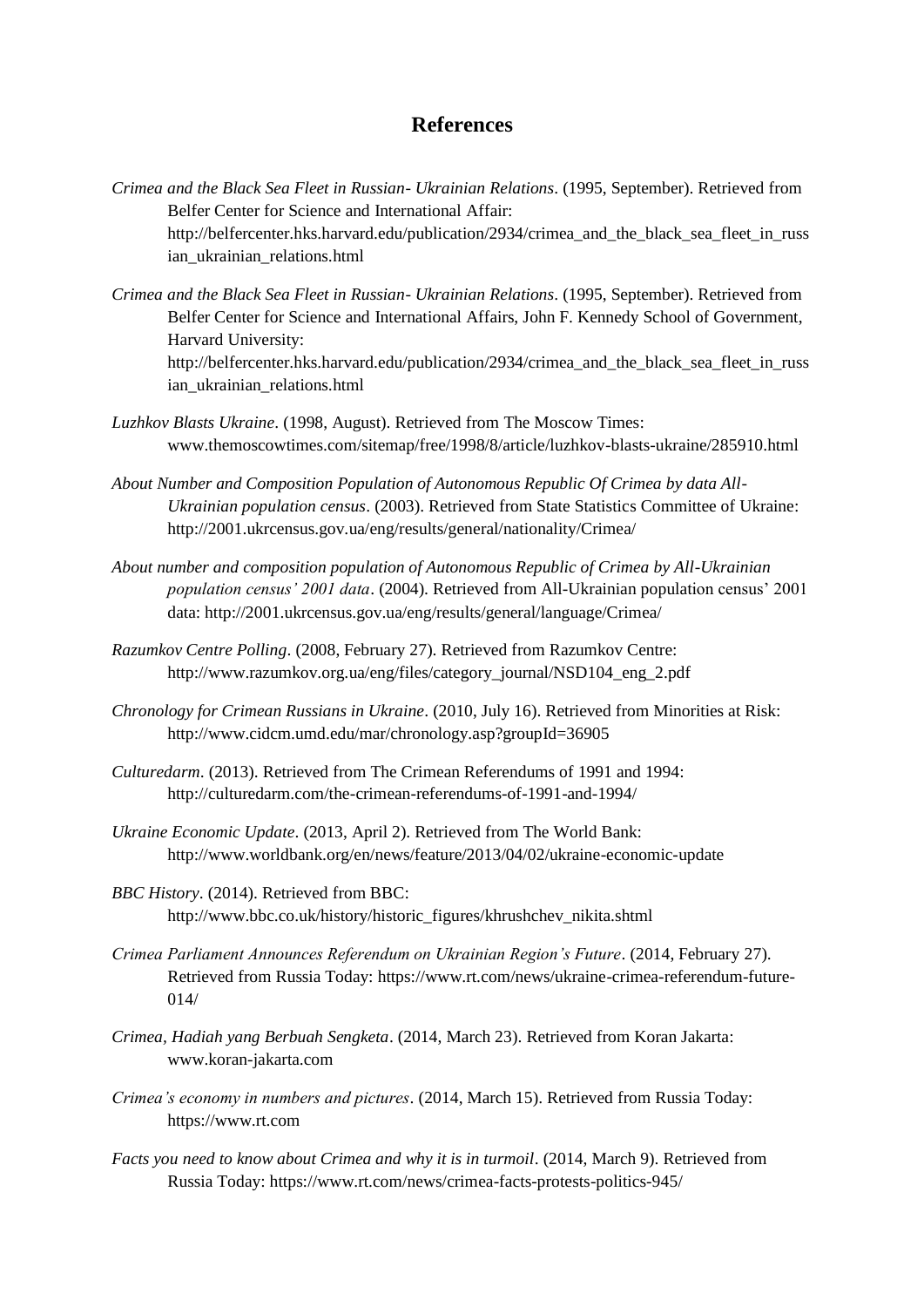- *History*. (2014). Retrieved from Nikita Khrushchev: http://www.history.com/topics/cold-war/nikitasergeyevich-khrushchev
- *How Ukraine's Parliament Brought Down Yanukovych*. (2014, March 2). Retrieved from The Daily Beast: http://www.thedailybeast.com/articles/2014/03/02/how-ukraine-s-parliament-broughtdown-yanukovych.html
- *Referendums Held in Crimea*. (2014, March 16). Retrieved from GLOBAL TIMES: http://www.globaltimes.cn/content/848753.shtml
- *The New Ukraine: Inside Kiev's House of Cards*. (2014, March 3). Retrieved from Spiegel Online: http://www.spiegel.de/international/europe/post-yanukovych-ukraine-looks-to-avoid-pastpitfalls-a-956585.html
- *Timeline: Political crisis in Ukraine and Russia's occupation of Crimea*. (2014, March 8). Retrieved from Reuters: http://www.reuters.com/article/us-ukraine-crisis-timelineidUSBREA270PO20140308
- *Ukraine - Political System*. (2014). Retrieved from Arab to Ukraine: http://www.ukrainearabia.ae/ukraine/politics/
- *Ukraine Report*. (2014). Retrieved from Amnesty International: https://www.amnesty.org/en/countries/europe-and-central-asia/ukraine/report-ukraine/
- *Ukraine's revolution and Russia's occupation of Crimea: how we got here*. (2014, March 5). Retrieved from The Guardian: http://www.theguardian.com/world/2014/mar/05/ukrainerussia-explainer
- *Ukrainskaya Pravda*. (2014, September). Retrieved from Committeeto Protect Journalists: https://www.cpj.org/killed/2000/georgy-gongadze.php
- Åslund, A. ( 2005). The Economic Policy of Ukraine after the Orange Revolution. *Eurasian Geography and Economics*, 327-353.
- Åslund, A. (2009). *How Ukraine Became a Market Economy and Democracy.* Washington, DC: Peterson Institute for International Economics.
- Baczynska, G., Polityuk, P., & Kasolowsky, R. (2014, March 8). *Timeline: Political crisis in Ukraine and Russia's occupation of Crimea*. Retrieved from REUTERS: http://www.reuters.com/article/us-ukraine-crisis-timeline-idUSBREA270PO20140308
- BBC News. (2014, March 16). *BBC*. Retrieved November 4, 2015, from Crimea exit poll: About 93% back Russia union: http://www.bbc.com/news/world-europe-26598832
- Drachev, V. (2014, March 6). *Russia's 25.000-troop allowance & other facts you may not know about Crimea*. Retrieved from Russia Today: https://www.rt.com
- Friedman, U. (2014, March 2). *Putin's Playbook: The Strategy Behind Russia's Takeover of Crimea*. Retrieved from The Atlantic: http://www.theatlantic.com/international/archive/2014/03/putins-playbook-the-strategybehind-russias-takeover-of-crimea/284154/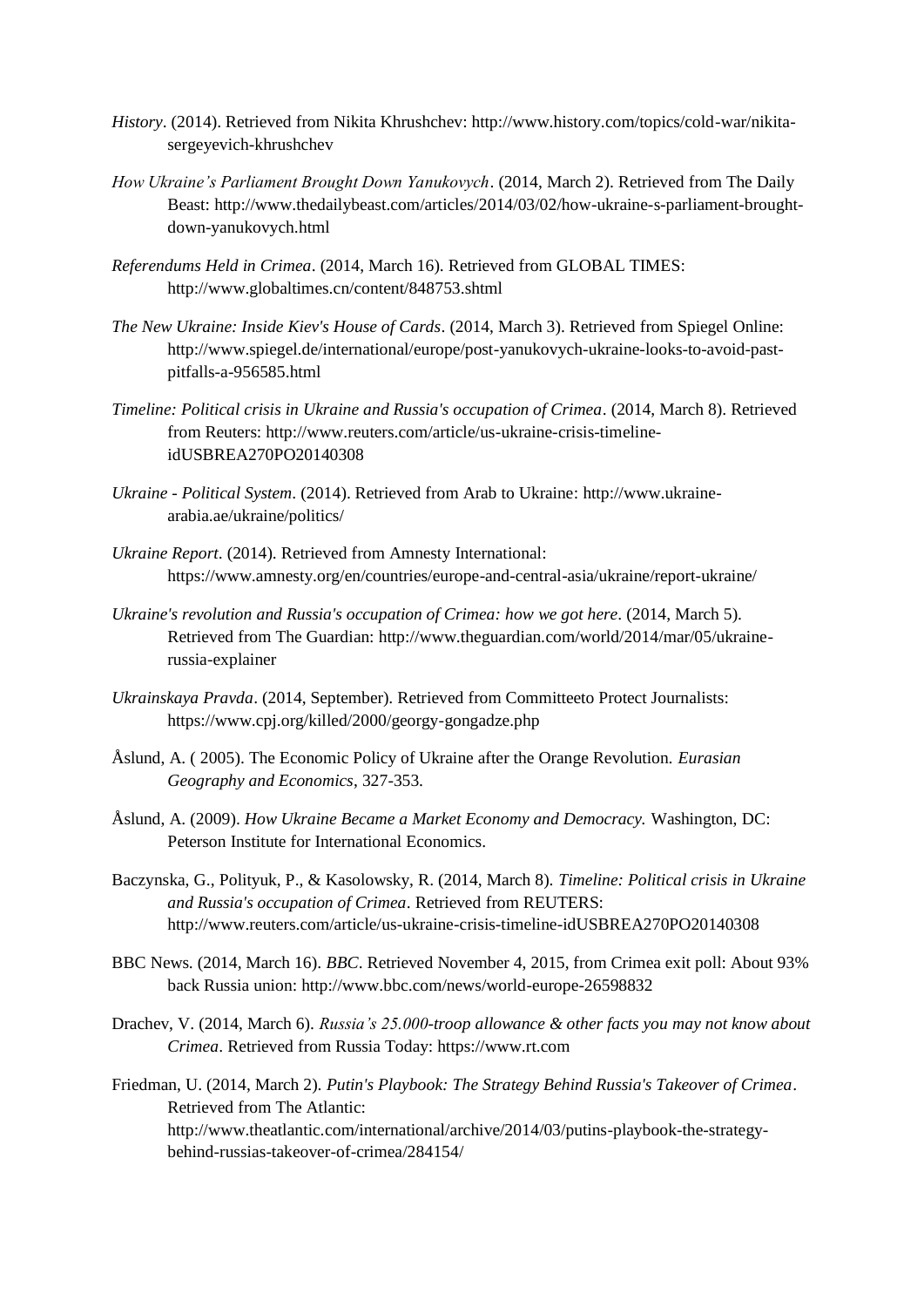- Gurr, T. R. (2001). Minorities and Nationalists. In F. O. Chester A. Crocker, *Turbulent Peace The Challenges of Managing International Conflict* (p. 164). Washington, D.C.: UNITED STATES INSTITUTE OF PEACE PRESS.
- Karatnycky, A. (2005). Ukraine's Orange Revolution. In *Foreign Affairs, Vol. 84, No. 2* (pp. 35-52 ). Council on Foreign Relations.
- Konończuk, W. (2014, March 13). *Russia's Real Aims in Crimea*. Retrieved from Carnegie Endowment for International Peace: http://carnegieendowment.org/2014/03/13/russia-s-realaims-in-crimea
- Lane, D. (2008). The Orange Revolution: 'People's Revolution' or Revolutionary Coup? *Political Studies Association*.
- Liputan6. (2014, March 6). *16 Maret Crimea Gelar Referendum: Pilih Rusia atau Ukraina*. Retrieved from Liputan 6: www.liputan6.com
- Luhn, A. (2014, March 23). *Ukraine and Crimea: what is Putin thinking?* Retrieved March 2015, from The Guardian: http://www.theguardian.com/world/2014/mar/23/ukraine-crimea-whatputin-thinking-russia
- Luhn, A. (2014, March 23). *Ukraine and Crimea: what is Putin thinking?* . Retrieved from The Guardian: http://www.theguardian.com/world/2014/mar/23/ukraine-crimea-what-putinthinking-russia
- McLaughlin, L. (2014, March). *The Conflict in Ukraine: a Historical Perspective*. Retrieved from http://www.summer.harvard.edu/blog-news-events/conflict-ukraine-historical-perspective
- Melnichuk, A., & Shuster, S. (2011, May 25). *Ukraine's 'Orange' Coalition Dissolves*. Retrieved from The World Post: http://www.huffingtonpost.com/2010/03/02/ukraines-orangecoalition\_n\_482339.html
- Praytno, J. (2014, March 20). *Vibiznews.com*. Retrieved 11 4, 2015, from Prospektifnya Ekonomi Crimea Ditengah Ancaman Sangsi Untuk Rusia: http://vibiznews.com/2014/03/20/prospektifnya-ekonomi-crimea-ditengah-ancaman-sangsiuntuk-rusia/
- Satell, G. (2014, March 1). *5 Things You Should Know About Putin's Incursion Into Crimea*. Retrieved from Forbes: http://www.forbes.com/sites/gregsatell/2014/03/01/5-things-youshould-know-about-putins-incursion-into-crimea/#7e55183e1143
- Schofield, M. (2014, March 27). *Yushchenko, hero of Ukraine's Orange Revolution warns Europe that Putin won't stop at Crimea*. Retrieved from Mc Clatchy: http://www.mcclatchydc.com/news/nation-world/world/article24765781.html
- Siti Nuraisyah Dewi, R. R. (2014, March 17). *Viva.co.id*. Retrieved November 4, 2015, from Kisruh Crimea, Seberapa Besar Efeknya Terhadap Ekonomi Dunia: http://fokus.news.viva.co.id/news/read/489299-kisruh-crimea--seberapa-besar-efeknyaterhadap-ekonomi-dunia
- *Ukraine - The Judiciary*. (n.d.). Retrieved from Arab Gateway to Ukraine: http://www.ukrainearabia.ae/en/ukraine/politics/courts/